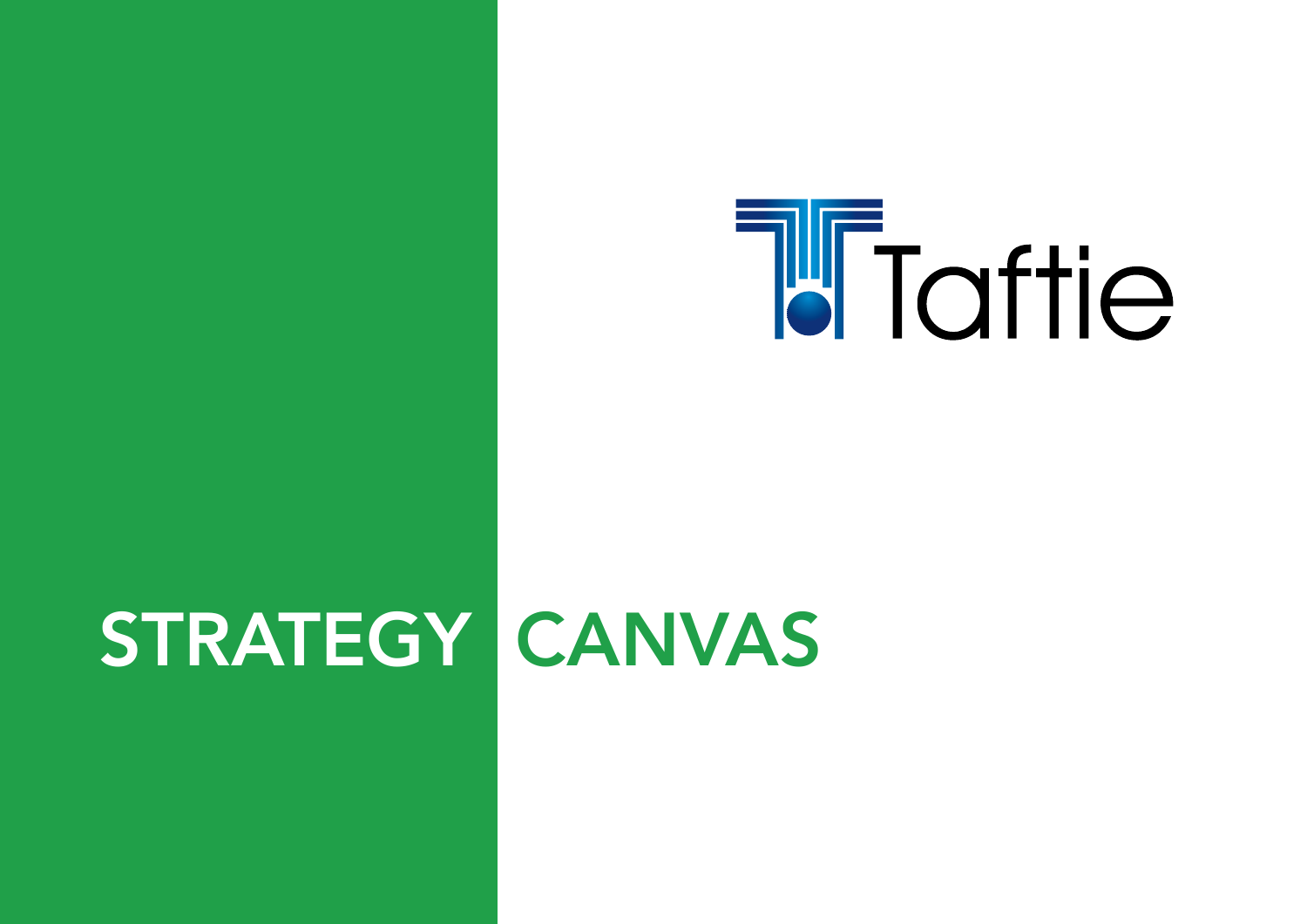# INTRODUCTION

In November 2019 Taftie incoming Chairman announced the goal to revise the ideology of Taftie to better reflect changes in the society and the new goals of Taftie members.

The work was run through the entire 2020 by 4 members – ANI Portugal, Luxinnovation. Innosuisse, and SIEA with continuous support by all other members. In November 2020 the Board accepted the work and approved Our Mission and Vision.

The ideology of Taftie articulates overarching values, define concrete principles, the core purpose of existence and vision for next 3 to 5 years.

The new ideology will facilitate management of the organisation, its activities and promote unified direction of our organisation as innovation ecosystems are getting more and more important across the regions, states, and continents.

As outlined below, our ideology consists of three core elements – the Taftie Mission, Vision, and Core values.

The members of Taftie have a shared commitment to the Taftie ideology, which promotes a common direction for all the members and employees. Members aim to contribute and enhanced the Mission of Taftie and to the well-being of the global, national, regional, and local communities and innovation ecosystems.

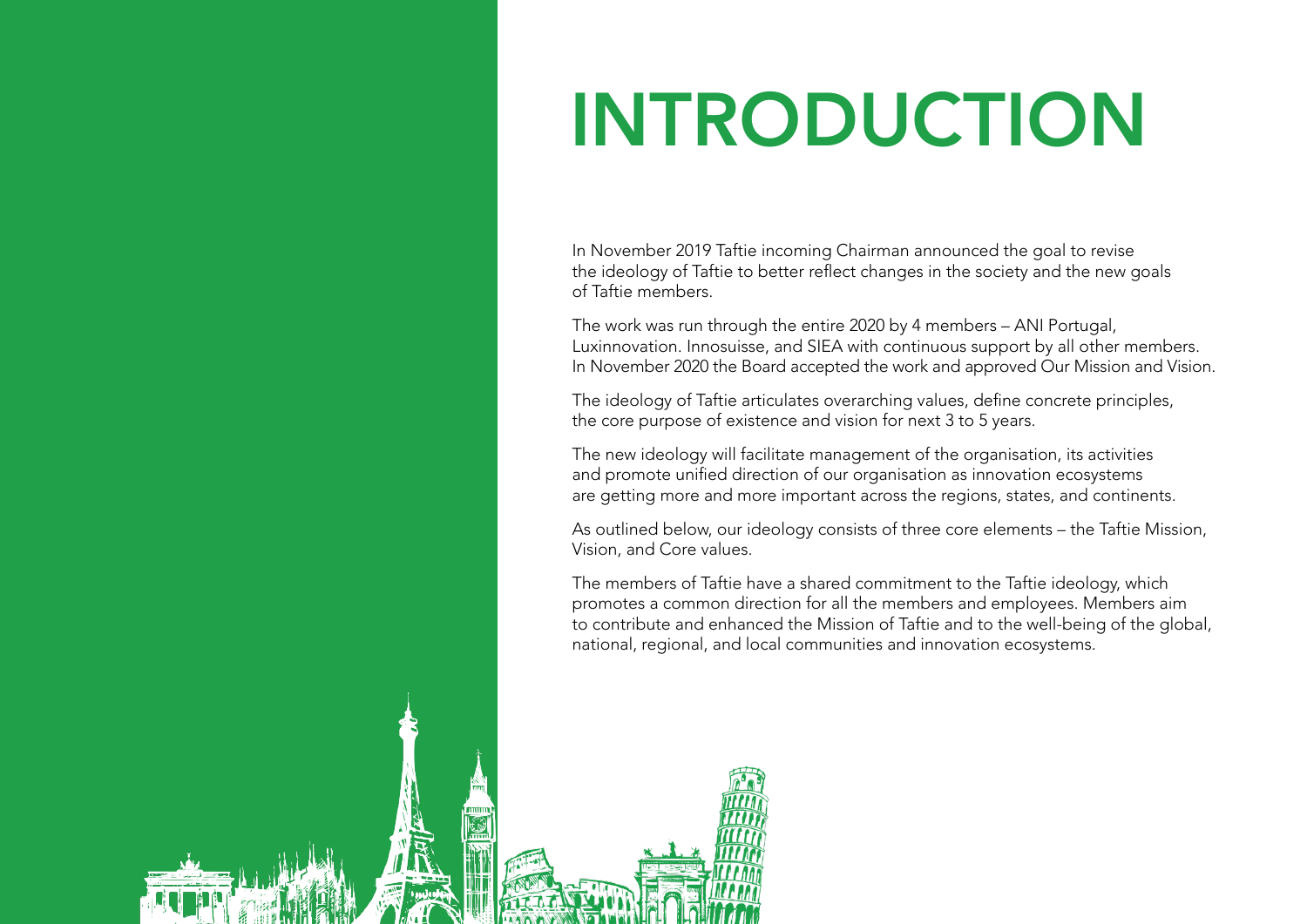### MISSION

The Taftie Mission embodies the reason of the Taftie existence as well as the role it should fulfil.

Taftie is a network aiming at supporting its members to fulfil their respective mandates in the RTI policy implementation by providing supranational training, access to expert knowledge, peer learning, and benchmarking.

We do so by

- Being a forum for the exchange of knowledge and experience, for benchmarking and mutual learning between our members- innovation agencies in Europe, and with our International Partners;
- Serving as a platform for groups of members to gather for joint action, such as providing access to experiences, knowledge and opinions on implementation practices to serve as input for discussion with national authorities and the European commission and activities to enhance the impact of the members´ activities according to their respective mandate.
- Acting as an access point to external partners for collaborations and exchanges with interested groups of its members
- **Fostering** actively exchanges and collaborations with international innovation agencies

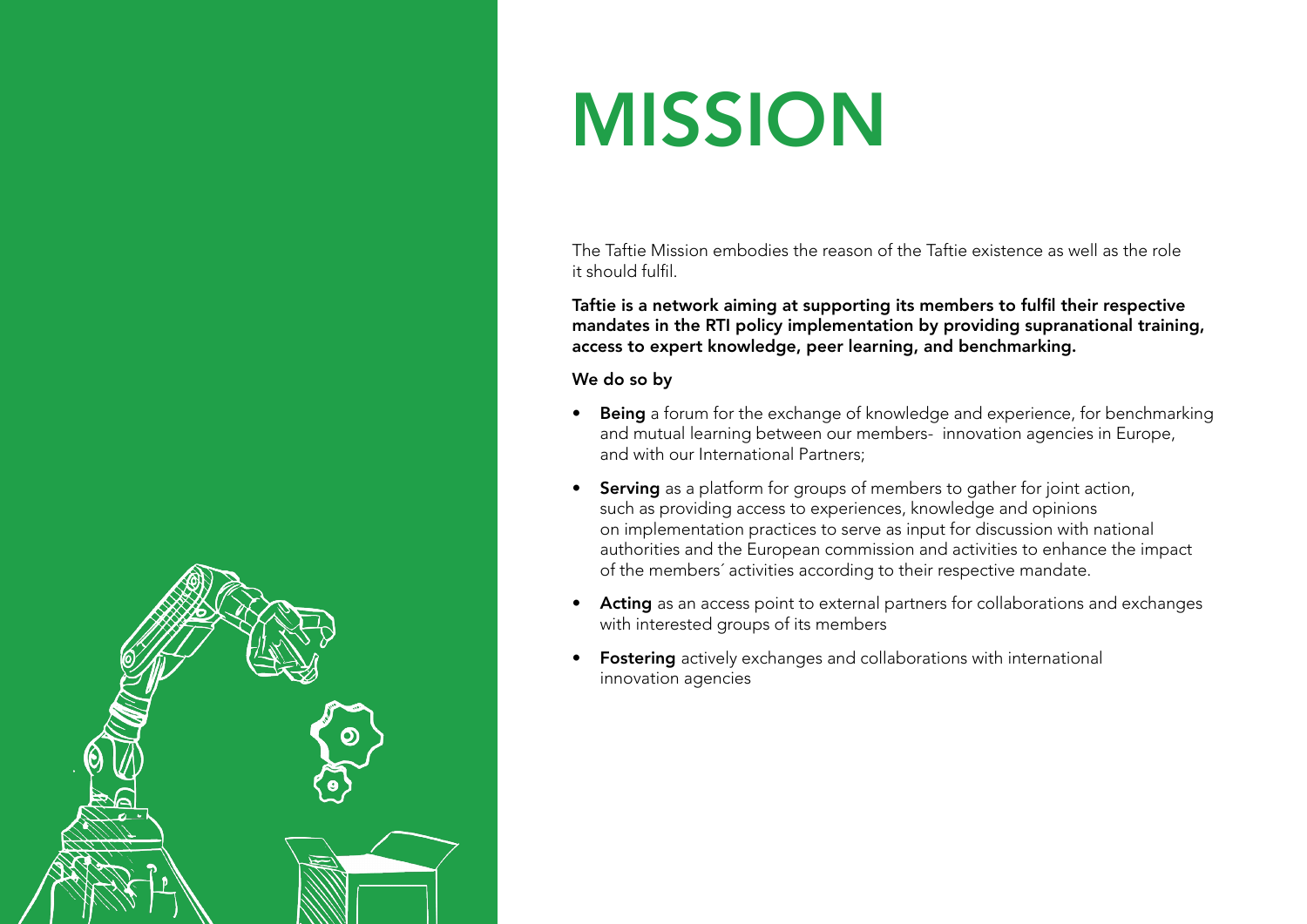#### VISION

The Taftie vision is a clear, specific, and compelling picture of what the Taftie will look like in years time - it defines the expected impact to our stakeholders.

Supporting our members in shaping the future of innovation ecosystems, improving effectiveness, and efficiency of public innovation support.

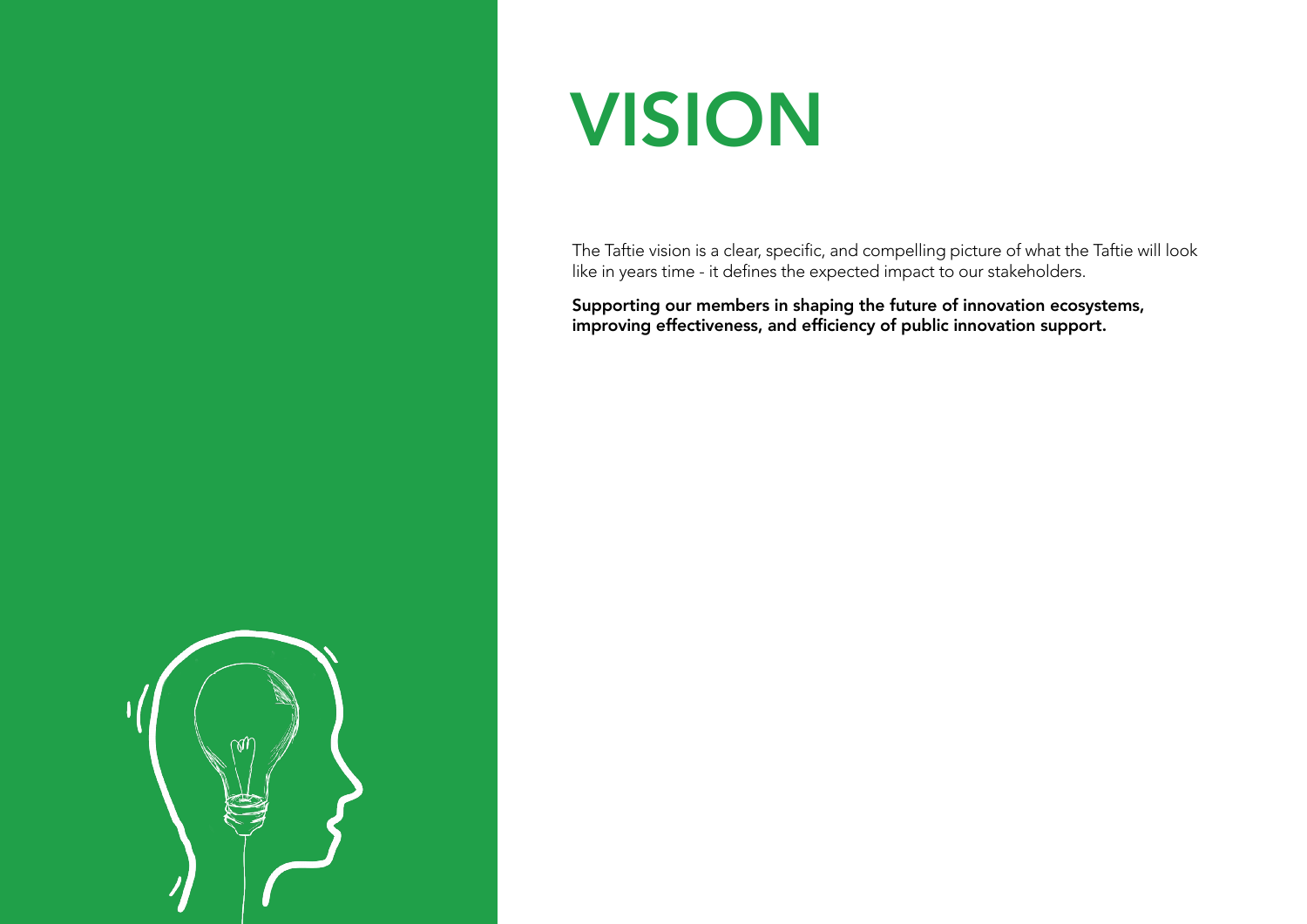

## CORE VALUES

The Core Values encompass a set of values important for realising the Taftie vision and articulate rules to which we should adhere in accordance with our Mission

- Voluntary participation (e.g. in Taskforces, Taftie Academy)
- Encompassing the heterogeneity that the EC needs to address in the EU R&I landscape
- Trust
- Cooperation in information sharing and exchange
- Facilitation of effective and efficient interaction on specific topics between our member agencies – first contact for a specific topic for easier access to knowledge
- No Brussels office
- No decision-taking sub-authority
- Taftie does not strive to achieve common positions (single voice) on innovation policy and related matters
- Taftie does not strive to organize, provide or subcontract any operational activities in the field of direct innovation support